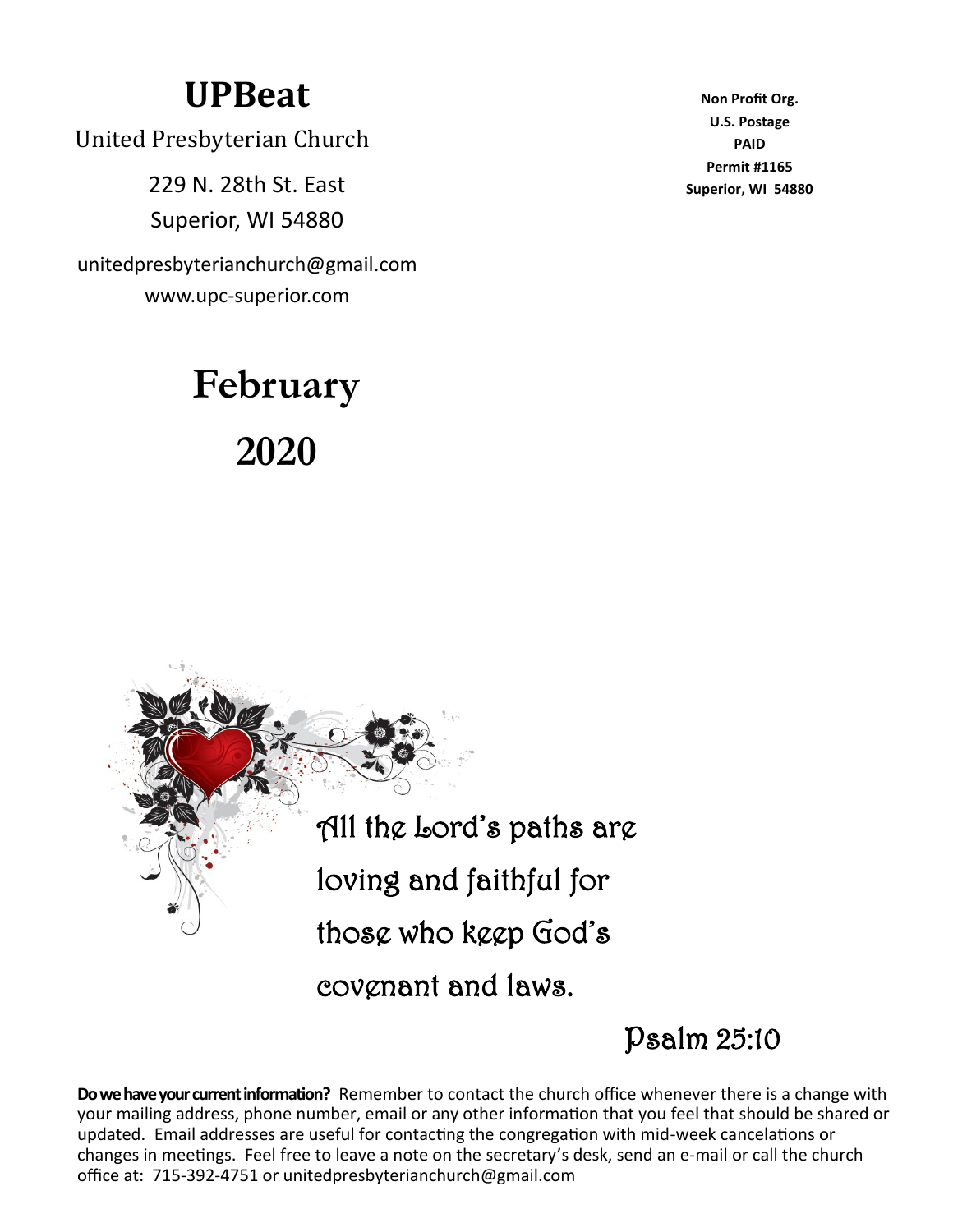Sat **Sun Mon Tue Wed Thu Fri Sat** February 2020 February 2020 Rue Kalent Roman Rue Reserve Rue Reserve Rue Reserve Rue Reserve Rue Reserve Rue Reserve Rue Reserve Rue Reserve Rue Reserve Rue Reserve Rue Reserve Rue Reserve Rue Reserve Rue Reserve Rue Reserve Rue Reserve Sun

|                                                                                                                                                                                    |                                                       |                                                        |                                                                                                             |                                                |                                                                  | 9am-3:00pm PW Northern<br>Waters Meeting<br>8:30am Men's Bkfast<br>12-4pm Lisak Fish--A-<br>Rama |
|------------------------------------------------------------------------------------------------------------------------------------------------------------------------------------|-------------------------------------------------------|--------------------------------------------------------|-------------------------------------------------------------------------------------------------------------|------------------------------------------------|------------------------------------------------------------------|--------------------------------------------------------------------------------------------------|
| íoam Worship (Souper<br>Bowl Caring following)<br>No VB Scout Sunday<br>Lisak Superbowl Party<br>5pm Amnicon Lake<br>9am Sunday School<br>8:45 am Choir<br>$\overline{\mathsf{N}}$ | 5:15pm Handbells<br>6pm Cub Scouts<br>CV.             | 4:30pm CYF Care Pkges<br>12-4pm PW NW<br>4;30pm Soccer | 4pm Deacons Meeting<br>CSA Pick Up 4-6pm<br>9am-Noon PW NW<br>ĽÇ                                            | 5:30pm Bldg. & Grounds<br>4:30pm CYF           | 12:00 Staff Meeting                                              | $\infty$                                                                                         |
| 11am Followship/Outreach<br>10am Worship (Bday Pot-<br>luck following worship)<br>9am Sunday School<br>6pm VB & BScouts<br>8:45am Choir                                            | 6pm & 7pm - Cub Scouts<br>5:15pm Handbells            | 3:15pm Mission Comm.<br>4:30pm Soccer                  | 6:30pm OffBeats (home of<br>4:30pm Finance Comm.<br>Cathy Hecht)<br>9:30am Bible Study<br>$\mathbf{\Omega}$ | 5-8pm CYF Game Night<br>6-8pm Scouts<br>$1\Im$ | 12:00 Staff Meeting<br>Z                                         | 4pm Cub Scouts Blue &<br>Gold Banquet<br>Ц,                                                      |
| 4pm Community Dinner<br>1-3pm Ragtime Concert<br>$10$ 8:45am Choir<br>6pm - VB & BScouts<br>9am Sunday School<br>10am Worship                                                      | 5:15pm Handbells<br>$\mathsf{L}$                      | 4pm Worship Committee<br>4:30pm Soccer                 | Caregivers<br>Wkshp<br>1:00pm<br>$\mathbf{Q}$                                                               | 5:30pm Session Comm.<br>$\rm \Omega$           | 1pm March UpBeat<br>12:00 Staff Meeting<br>Deadline<br>$\bf \Xi$ | Noon-4pm Chase Struck<br>Fundraiser<br>$\frac{2}{3}$                                             |
| $23\,$ 8:45 am Choir<br>9am Sunday School<br>6pm VB & BScouts<br>10am Worship                                                                                                      | 5:15pm Handbells<br><b>6pm Cub Scouts</b><br><u>थ</u> | 4:30pm Final Night<br>Soccer<br>25                     | 7:00 pm Ash Wednesdsay<br>UpBeat Mailing - 2:00pm<br>Pioneer Parish<br>$26$ ist Day of Lent<br>Service with | $\overline{2}$                                 | 12:00 Staff Meeting<br>8S                                        | Noon-6pm Baby Shower<br>$\Omega_{\text{N}}$                                                      |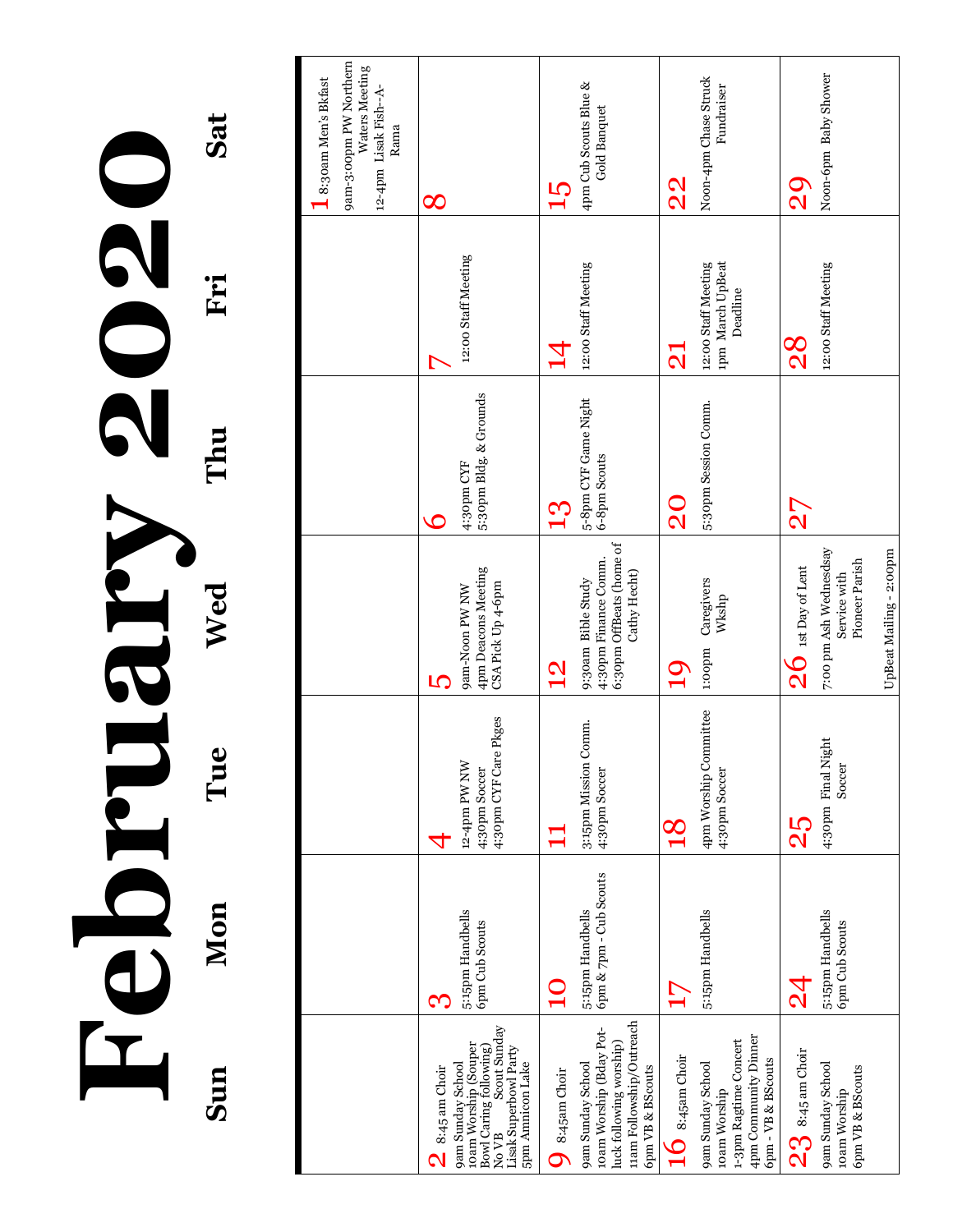#### **Children, Youth, & Family Ministry February 2020/Sunday School**

Every Sunday at 9:00 am for grades Kindergarten through 5th grade. If you have any questions, need more information, or would like to be involved, please contact: Christy Willmore, CYF Ministries Leader 218-590-8294 cwillmore.upc@gmail.com

#### **CYF - BOARD GAME NIGHT**

FEB. 13TH from 5:00-8:00 P.M. **VALENTINE THEME**

 Ages: Kindergarten through Adults. (Elementary age needs adult) Bring board games, puzzles and a snack to share.



| <b>General Fund</b>                            |             |
|------------------------------------------------|-------------|
| December Income:                               | \$30,557.79 |
| December Operating Expenses                    | \$14,845.78 |
| Increase in General Fund Balance:              | \$15,712.01 |
| \$29,709.99<br>General Fund Balance 12/31/2019 |             |
|                                                |             |

General fund money is used for operating expenses. Salaries, utilities, supplies, and repairs are examples of operating expenses.

| <b>Designated Funds</b>          |              |
|----------------------------------|--------------|
| Building                         | \$134,095.67 |
| Memorial                         | \$14,990.49  |
| <b>Community Dinner</b>          | \$392.12     |
| <b>Erickson Fund</b>             | \$74,657.26  |
| <b>UPC</b> Mission               | \$2,489.89   |
| <b>Special Events</b>            | \$1,473.07   |
| <b>Pastor Discretionary</b>      | \$709.24     |
| Miscellaneous                    | \$10,763.85  |
| Endowment Fund (restricted uses) | \$407,488.37 |
|                                  |              |
| <b>Designated Funds Balance</b>  | \$647,059.96 |
|                                  |              |

Money in the Designated Fund has been directed by the donor to be used for specific purposes. Some funds fluctuate monthly, while others change less frequently, depending on projects.

#### **CYF Youth & Family Events Sunday, Feb. 2-"SOUP"er Bowl of Caring**

Once again, UPC will participate in raising funds to tackle hunger in Superior. Following worship on "Soup"er Bowl Sunday, please join us for a bowl of soup! All are invited to help provide for the hungry in Superior. Please bring monetary or food donations to worship on February 2nd. All donations will be given to Ruth House.

#### **"Lord, even as we enjoy the Super Bowl football game,help us be mindful of those without a bowl of soup to eat."**

Ruth House is a non-denominational Christ-based ministry which serves primarily homeless populations in Duluth and Superior. It is a safe, drug-free place to come and warm up, have a meal, as well as get connected with services to alleviate homelessness or at the very least, remove some of the barriers the homeless face.

For more information, Christy Willmore, CYF Ministries Leader 218-590-8294 cwillmore.upc@gmail.com

#### **CYF CARE PACKAGES**

The Children, Youth, and Family Ministry team requests your help in sending some love via care packages to 15 young adults attending college! A collection box will be in the Narthex January 19 - 26. Boxes will be packed on **Feb. 4, 2020 at 4:30pm.** 

#### **Donation ideas:**

| Microwave popcorn     | Valentine candy          |
|-----------------------|--------------------------|
| Vitamin C drops       | Gel pens                 |
| Coloring/puzzle books | \$5.00 gift cards        |
| Single drink packets  | Mug cakes                |
| Wet ones travel pack  | Hand sanitizer           |
| Single dessert mixes  | Band-Aids                |
| Beef jerky/sticks     | Single serve snacks      |
| Socks                 | Granola bars             |
| Gum                   | Handwritten notes        |
| Trail mix             | <b>Stress Ball</b>       |
| Post it notes         | Silly Putty              |
| Colored pens          | Thank you for your help! |
|                       |                          |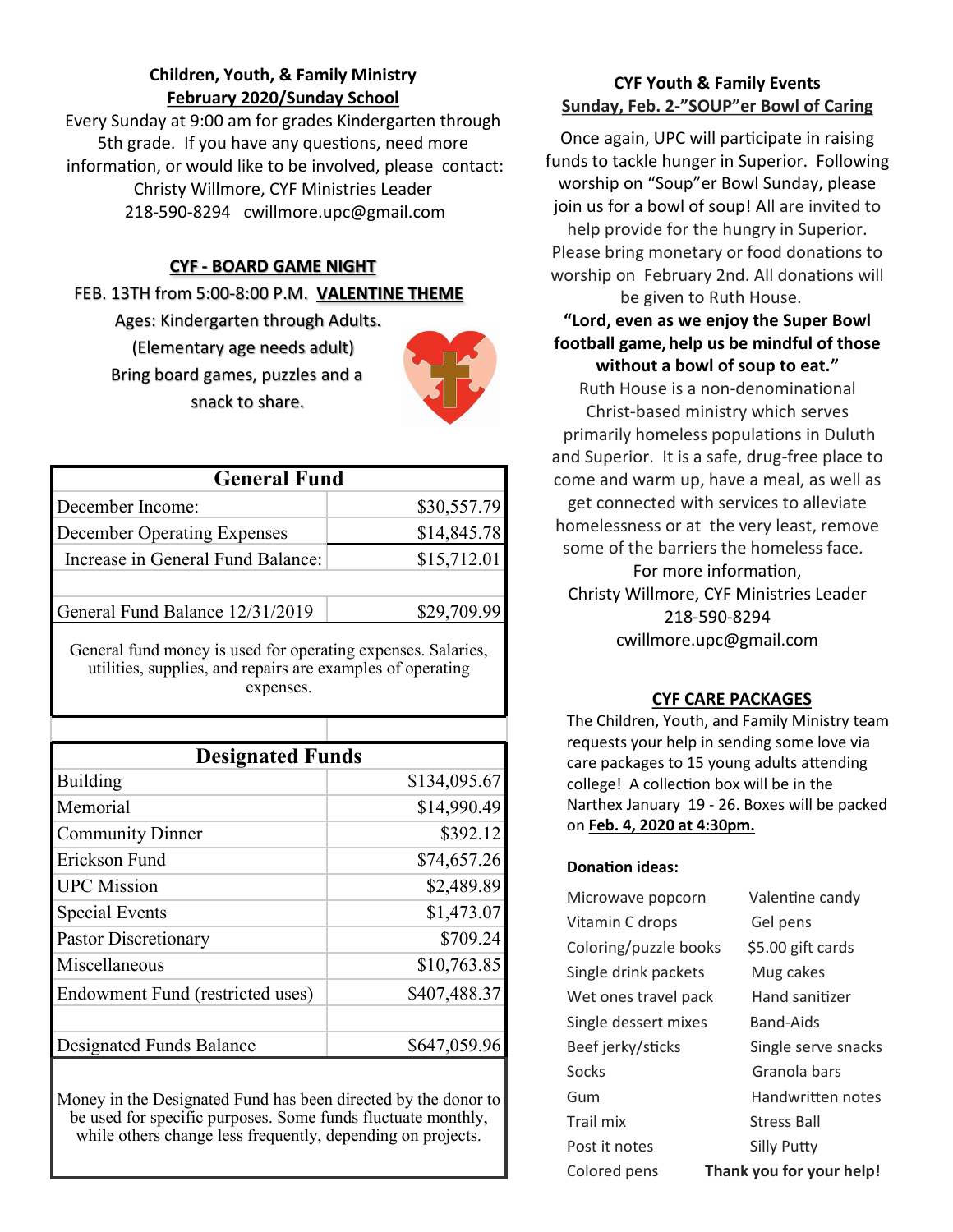#### **Adult Bible Study - Every Month 2nd Wednesday 9:30 a.m. (FEB. 12TH)**

The title of the study is : *Love Carved in Stone: A Fresh Look at the Ten Commandments* by : Eugenia Anne Gamble.



#### **FEBRUARY BIRTHDAYS**

| Feb. 2  | Kara Peterson         |
|---------|-----------------------|
| Feb. 6  | Thomas Vosburgh       |
| Feb. 7  | Linda Wigchers        |
| Feb. 10 | Bryce Brittan         |
| Feb. 10 | Jason Matthias        |
| Feb. 10 | Robert Okash          |
| Feb. 11 | Rosa Palmer           |
| Feb. 13 | Helen Bernacki        |
| Feb. 15 | Ed Anderson           |
| Feb. 15 | <b>Betty Nickolas</b> |
| Feb. 15 | Eric Schlacks         |
| Feb. 17 | Kelsi Evenstad        |
| Feb. 19 | Sue Goodin            |
| Feb. 21 | Joel Johnson          |
| Feb. 23 | Laurie Price          |
| Feb. 23 | <b>Bonnie Wallin</b>  |
| Feb. 24 | Nicholas Baker        |
| Feb. 24 | Eileen Olson          |
|         |                       |

#### **Ruth House Ministry Wish List**

CANNED SOUPS – cream of mushroom, cream of chicken, cream of celery & veg. beef CANNED VEGETABLES-corn, green beans, carrots & potatoes BOUILLON-chicken & beef Tomato Paste/Sauce Onion/Celery Egg Noodles Spaghetti Noodles Taco Seasoning Chili Seasoning Mayo/Miracle Whip Relish/Ketchup Mustard Cheese Hamburger Milk Bananas/Apples/Oranges Sugar Granola/Cereal Bars Gatorade Powdered Juice Mix Libman Mop Heads Dish Soap Garbage Bags Clorox Wipes Magic Erasers Men's Sweatpants Boots Men's Long UW Paper Plates Styrofoam Cups **Thank you!**

#### **BIRTHDAY POT-LUCK**

The annual birthday pot-luck will be February 9, 2020 following worship. The sign-up sheets are located in the



Narthex. You may sign up to bring a themed cake (we need only one per month), a hot food dish, a cold food dish or bread. The themed cakes will be the center pieces on each of the 12 month's tables. When it's time to "dine", please sit at the table of your birthday month. It's a great chance to reconnect with those birthday sharing friends. Everyone is welcome; we always have plenty of delicious food and many cakes to sample!

### **UPC'S CARBON CUTTING CONGREGATION BULLETIN BOARD TO HAVE NEW FOCUS**

A Big Thank You to all of you who continue to conserve & recycle at the rates you've previously given me. We have now kept data for 12 years & can say that, on average, we keep 2.04 tons of carbon emissions per year out of the atmosphere God gave us.

 Reducing miles driven, recycling aluminum cans, reducing water consumption, washing clothes in cold water, hanging clothes on the line, using paper on both sides, turning off necessary lights, recycling ink cartridges, turning thermostats down, are just some of the actions you've reported since we joined the Twin Ports Interfaith Global Warming Initiative in 2008.

 In this new year, our bulletin board will feature the latest bulletins from our local recyclers & environmentalists. Recycling rules change when recycled items become marketable or are no longer marketable. In addition, protecting our stormwater continues to be a concern.

 Our current bulletin board features what we should and shouldn't recycle. In addition there is a list of items accepted, for very modest fees, by the Western Lake Superior Sanitary District. Please check it out. And….

 Consider adopting a storm drain in your neighborhood. You'll help prevent localized flooding & reduce pollution coming from yards & streets. Those drains empty directly into Lake Superior. Only rain water should go down a storm drain, not grass, leaves, litter, soapy water, oil, gas, etc. If you see something strange near a storm drain, report it to the Environmental Services Division of Superior Public Works, at 715-394-2761. **Dean Hecht @ 715-398-6532.**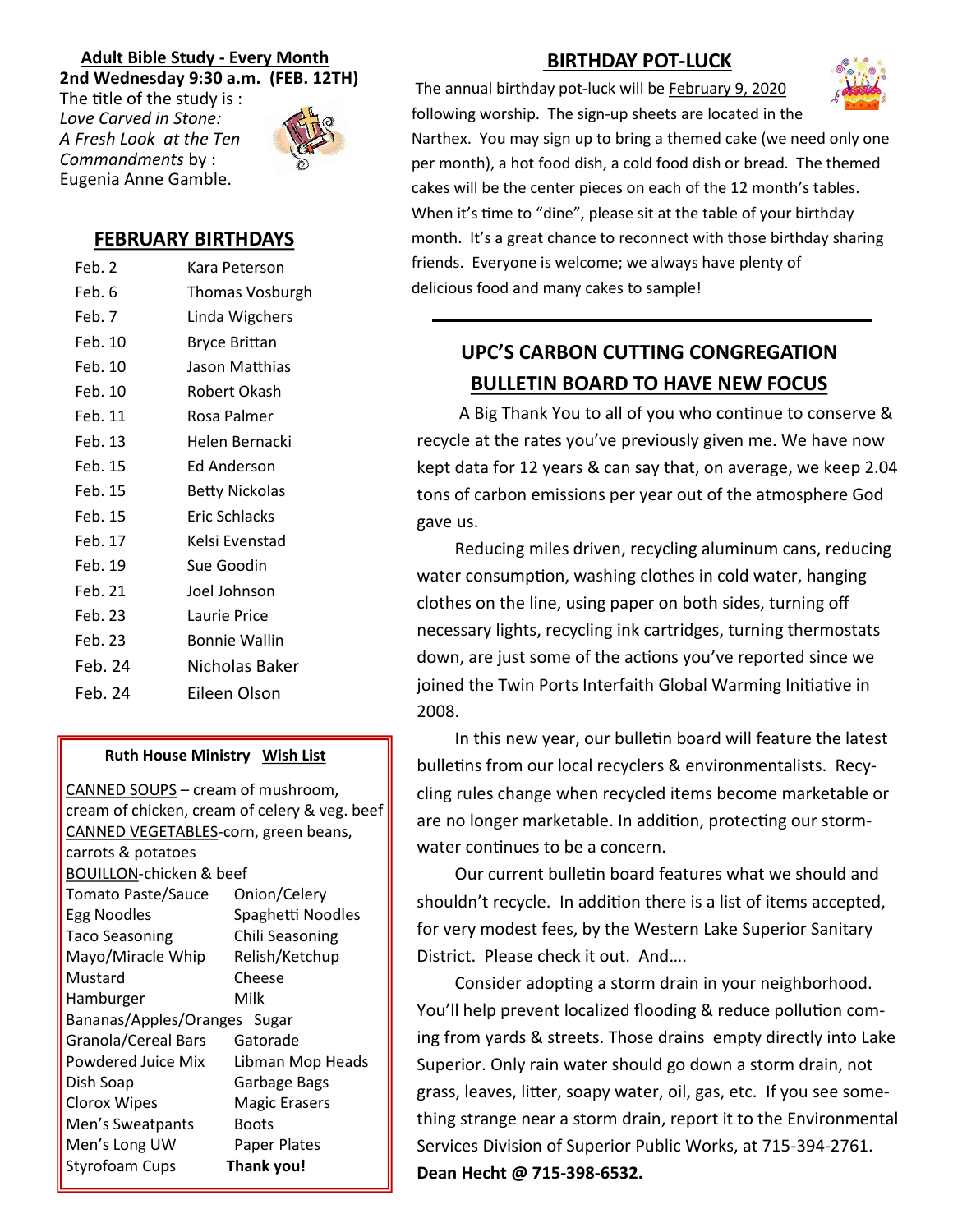# $L$ iturgists for  $\mathsf{\Gamma}$ ebruary

February 2 Ed Anderson February 9 JoAnn Rush February 16 Sue Olson February 23 Marian Lanigan If you would like to serve as a liturgist, look for the sign up sheet in the back of the narthex or call Donna Okash at **715-718-1734**.



#### **UPBEAT FOR MARCH 2020**

**Issue Deadline:** Friday, Feb. 21st at 1:00p.m.

**Mailing :** Feb. 26th at 2:00p.m.

#### **HEAD START/EARLY HEAD START/FAMILY FORUM, INC.**

Dear United Presbyterian Church (1/10/2020) Thank you for the beautiful hat and mitten sets given to pre-school children at Head Start #2. Thank you also for the very generous Christmas Baskets given to Head Start families.

With Many Thanks,

Head Start #2, Staff and Families



 **Community Dinner February 16, 2020 4:00 p.m.**

*This meal is free and open to the public. We hope you will join us!*

**In Our Thoughts and Prayers .**  $\blacksquare$  Wednesday, February 19, 2020 at 1:00p.m.

 $\ldots$ 

**MIDDLE RIVER HEALTH CARE, Superior, WI** Lois Bickford **NEW PERSPECTIVES, Superior, WI** Eleanor Upthegrove & Warren Nelson **VILLA MARINA , Superior, WI** Jean B. Johnson **CERENITY, White Bear Lake, MN -** Randy Axt **EAGLE CREST, Roseville, MN -** Bill Fuller **BENEDICTINE HEALTH CENTER, Duluth, MN** Carol Mead **PHOENIX, AZ** - Dorothy Granfors **IN THE MILITARY -** Christopher Voss **SERVING OVERSEAS IN THE STATE DEPARTMENT** Tyler Haugland Rogstad **SUPERIOR REHAB. SUPERIOR, WI** Ina Corbin (Hospice Care) **RECOVERING AT HOME** Donna O'Kash Mary Voss

#### **FEBRUARY MEETINGS**

#### **MEN'S BREAKFAST**

Saturday, February 1, 2020 at 8:30 a.m. Superior Family Restaurant, Androy Hotel. Open to all men who are members or friends of UPC. No reservations required.

#### **PERSONNEL COMMITTEE MEETING** No February Meeting

**UNITED PRESBYTERIAN NW WOMEN'S MEETING** Tuesday Feb 4 - 12:00-4:00pm Wednesday Feb 5 - 9:00am-Noon **UNITED PRESBYTERIAN WOMEN**

Next meeting will be March 4, 2020 at 9:30 a.m.

#### **OFFBEATS- PW EVENING GROUP**

Wednesday, Feb. 12th, 2020 at 6:30 p.m.

 Home of Cathy Hecht, 706 15th Ave. E., Superior, WI. **BIBLE STUDY**

Wednesday, February 12, 2020 at 9:30a.m.

#### **BOARD OF DEACONS MEETING**

Wednesday, February 5, 2020 at 4:00 p.m.

#### **CHILDREN, YOUTH & FAMILY MEETING**

Thursday, February 6, 2020 at 4:30 p.m. **BUILDING AND GROUNDS MEETING**

Thursday, February 6, 2020 at 5:30 p.m.

#### **FELLOWSHIP & OUTREACH MEETING**

Sunday, February 9, 2020 at 11:00 a.m.

#### **MISSION COMMITTEE**

Tuesday, February 11, 2020 at 3:15 p.m**.**

#### **FINANCE COMMITTEE MEETING** Wednesday, February 12, 2020 at 4:30 p.m**. WORSHIP COMMITTEE** Tuesday, February 18, 2020 at 4:00 p.m. **SESSION MEETING**

Thursday, February 20, 2020 at 5:30 p.m.

**CAREGIVER'S WORKSHOP**

#### **Lisak's Fish-A-Rama - Feb. 1st-, 2020 Amnicon Lake**

Come drop your line and share your best fish stories! Fishing contest goes from 12-4:00 p.m. Bring a snack to share.

#### **Lisak's Super Bowl Party - Feb 2nd, 2020**

Come cheer on your favorite team with friends and family. Plus, please bring something totally **"unhealthy"**  to share. Starts at 5:00 p.m.

#### **INDOOR SOCCER LEAGUE (LAST NIGHT FEB. 25)**

Ages 2-3: 5:00-5:30 p.m. Ages 4-5: 5:30-6:00 p.m. Ages 6-7: 6:00-6:30 p.m.